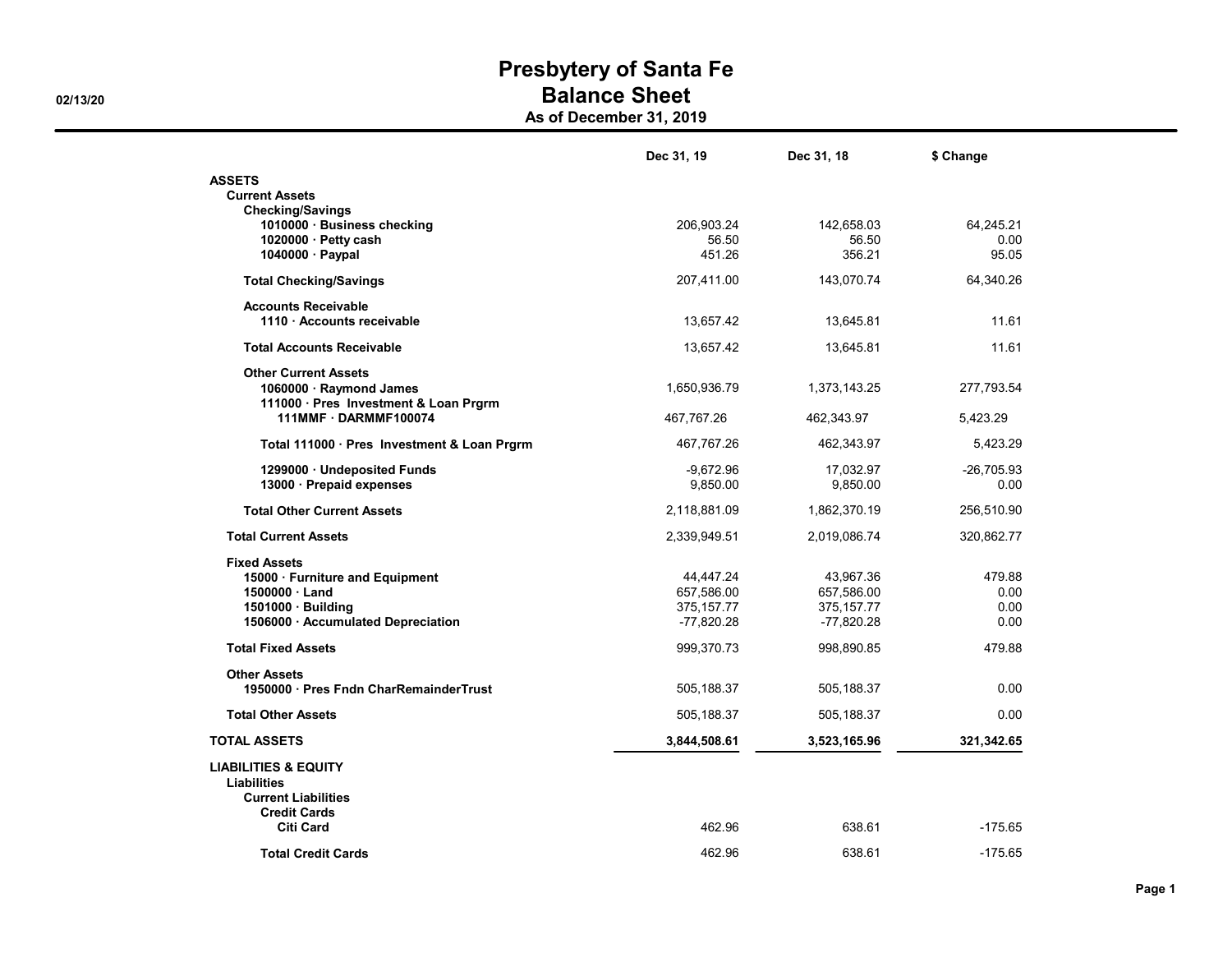As of December 31, 2019

|                                         | Dec 31, 19 | Dec 31, 18 | \$ Change   |
|-----------------------------------------|------------|------------|-------------|
| <b>Other Current Liabilities</b>        |            |            |             |
| 2100000 · Payroll Liabilities           | 3,834.55   | 4,085.40   | $-250.85$   |
| 2111 Direct Deposit Liabilities         | 180.95     | 180.95     | 0.00        |
| 300 Restricted Funds                    |            |            |             |
| 300a · Administrative Accounts          |            |            |             |
| 2004-GY · Yela Cont. Educ carryover     | 0.00       | 64.03      | $-64.03$    |
| 2004-SY Yates Cont. Ed c/o              | 36.01      | 236.01     | $-200.00$   |
| 2086000 · In/Out-invoices & Reimb       |            |            |             |
| <b>Native American Participation</b>    | 313.46     | 313.46     | 0.00        |
| 2086000 In/Out-invoices & Reimb - Other | 1.540.74   | 2.087.16   | $-546.42$   |
| Total 2086000 · In/Out-invoices & Reimb | 1,854.20   | 2,400.62   | $-546.42$   |
| 2086001 In/Out Books & Calendars        | $-561.53$  | 0.00       | $-561.53$   |
| 2086003 · In/Out Sharon Yates           | 0.00       | 96.56      | $-96.56$    |
| 2094 · Per Capita Advance Pay           | 2,981.00   | 6,346.21   | $-3,365.21$ |
| Total 300a · Administrative Accounts    | 4,309.68   | 9.143.43   | $-4,833.75$ |
| 300cmsn Mission in Cuba                 |            |            |             |
| 2028cub Trip to Cuba                    | 130.00     | 0.00       | 130.00      |
| 2029 Cuba Travel Fund                   | 732.50     | 674.04     | 58.46       |
| Total 300cmsn · Mission in Cuba         | 862.50     | 674.04     | 188.46      |
| 300me · Mission Education               |            |            |             |
| 2038 Mental Health Events               | 2,000.00   | 2,000.00   | 0.00        |
| 2072 · Higher Education Consult         | 171.99     | 171.99     | 0.00        |
| 2093 · Restoring Creation Grant         | 900.00     | 900.00     | 0.00        |
| Total 300me · Mission Education         | 3,071.99   | 3,071.99   | 0.00        |
| 300msn · Other Mission                  |            |            |             |
| 2047 · Presbytery Projects              | 263.44     | 263.44     | 0.00        |
| 2109 · Presbyterian Study & Fellowship  | 8,267.50   | 8,267.50   | 0.00        |
| 2112sdp · Self Development of People    | 81.62      | 81.62      | 0.00        |
| 2120NAC · Native American Conversations | 1,755.00   | 0.00       | 1,755.00    |
| Total 300msn · Other Mission            | 10,367.56  | 8,612.56   | 1,755.00    |
| 300ncd · NCD/Redevelopment              |            |            |             |
| 2045 · Evangelism                       | 455.03     | 455.03     | 0.00        |
| 2069 · Santa Fe Presbytery NCD          | 20,164.88  | 20,164.88  | 0.00        |
| 2091 · NCD-SFe First Donation           | 18,000.00  | 18,000.00  | 0.00        |
| 2121 JH&H PSF NCD                       | 39,521.52  | 39,521.52  | 0.00        |
| 2125 JHH PSF NCD Santa Fe               | 5,113.32   | 5,113.32   | 0.00        |
| Total 300ncd · NCD/Redevelopment        | 83.254.75  | 83.254.75  | 0.00        |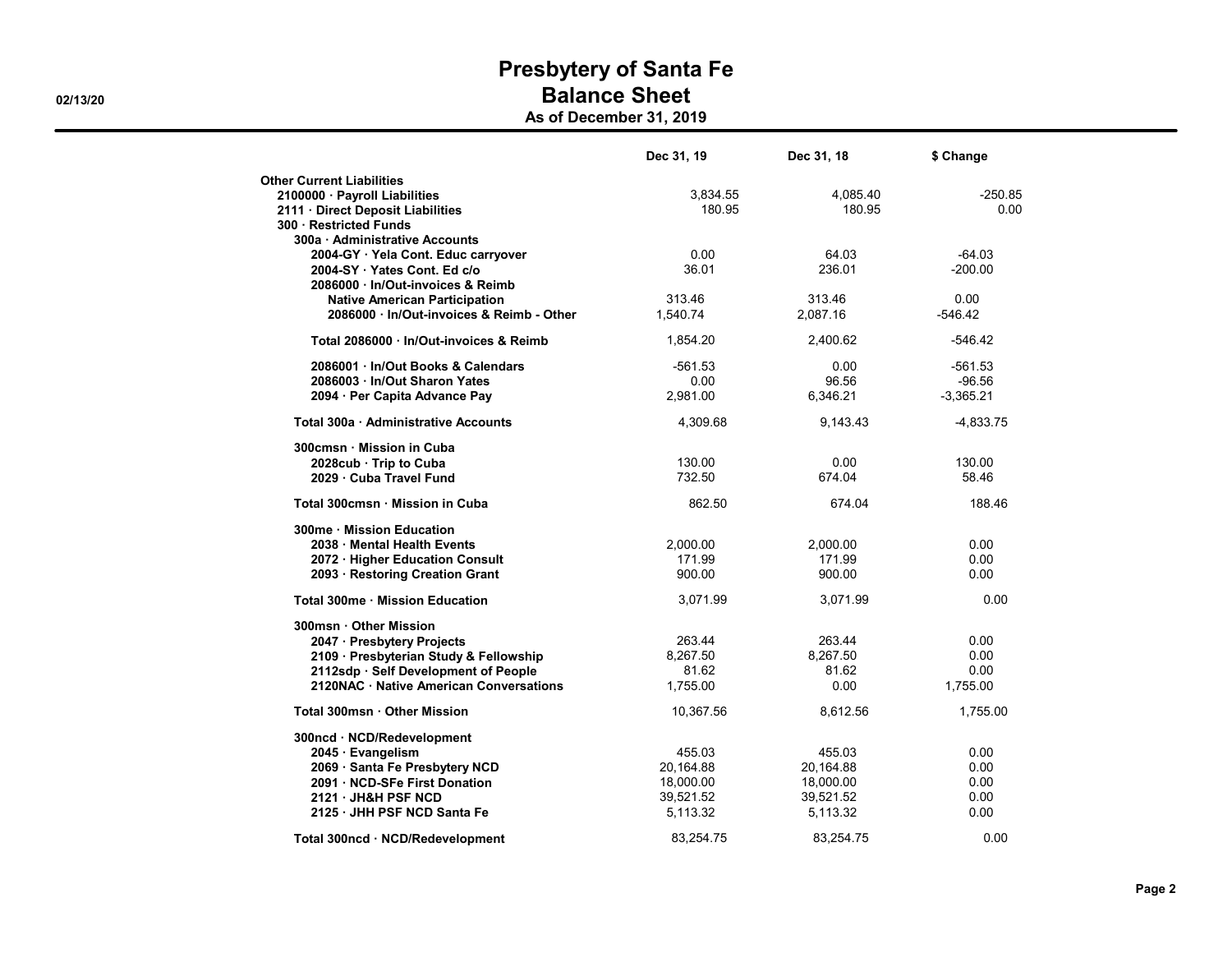As of December 31, 2019

|                                       | Dec 31, 19 | Dec 31, 18 | \$ Change   |
|---------------------------------------|------------|------------|-------------|
| 300pcc · Pastors/CLP/Candidates       |            |            |             |
| 2055 CLP Restricted Fund/Garrett      | 18,985.95  | 18,985.95  | 0.00        |
| 2071 · Candidates Fund                | 20,868.41  | 20,234.08  | 634.33      |
| 2073 Women Candidate Scholars         | 4,420.19   | 6,220.19   | $-1,800.00$ |
| 2074 Jicarita Cluster CLP Classes     | 5,044.22   | 413.02     | 4,631.20    |
| 2084 · Pastor's Emergency Fund        | 5,001.39   | 5,298.39   | $-297.00$   |
| Total 300pcc · Pastors/CLP/Candidates | 54,320.16  | 51,151.63  | 3,168.53    |
| 300psfm · PoSF Mission                |            |            |             |
| <b>2049 - VIM YARS</b>                | 9,947.40   | 9,947.40   | 0.00        |
| 2051 · Hunger Action Enabler          | 12,070.08  | 12,006.66  | 63.42       |
| 2077 · Peace offering                 | 25,972.01  | 22,202.90  | 3,769.11    |
| 2082 · Hunger Relif PSF               | 18,977.97  | 16,924.01  | 2,053.96    |
| 2083 · Hunger Relief Outside PSF      | 4,198.25   | 3,499.79   | 698.46      |
| 2089 · Work Camp Expenses             | 7,222.13   | 7,222.13   | 0.00        |
| 2111a · J. E. Arp Endow               | 1,128.65   | 482.15     | 646.50      |
| 2111s R.E. Stewart Endow              | 229,115.76 | 217,197.95 | 11,917.81   |
| Total 300psfm · PoSF Mission          | 308,632.25 | 289,482.99 | 19,149.26   |
| 300rem · Racial/Ethnic Mission        |            |            |             |
| 2054 · CLP Program Jicarita Cluster   | 0.00       | 4,511.20   | $-4,511.20$ |
| Total 300rem · Racial/Ethnic Mission  | 0.00       | 4,511.20   | $-4,511.20$ |
| 300swR · CdV Reserve                  | 2,301.21   | 2,301.21   | 0.00        |
| 300yth Youth                          |            |            |             |
| 2075 · Triennium                      | 12,965.04  | 17,718.26  | $-4,753.22$ |
| 2113beg · bequest-secondary educ only | 2,901.80   | 2,901.80   | 0.00        |
| 2113mhr · Mid High Retreats           | 300.00     | 300.00     | 0.00        |
| 2113shr · Senior High Retreat         | 725.00     | 725.00     | 0.00        |
| 2113YAV · ABQ YAV                     | 33,708.88  | 33,708.88  | 0.00        |
| 2113YM Youth Mission                  | 582.40     | 906.51     | $-324.11$   |
| 2113yth · Youth Fundraising/Triennium | 0.00       | 431.46     | $-431.46$   |
| Total 300yth · Youth                  | 51,183.12  | 56,691.91  | $-5,508.79$ |
| Total 300 · Restricted Funds          | 518,303.22 | 508,895.71 | 9,407.51    |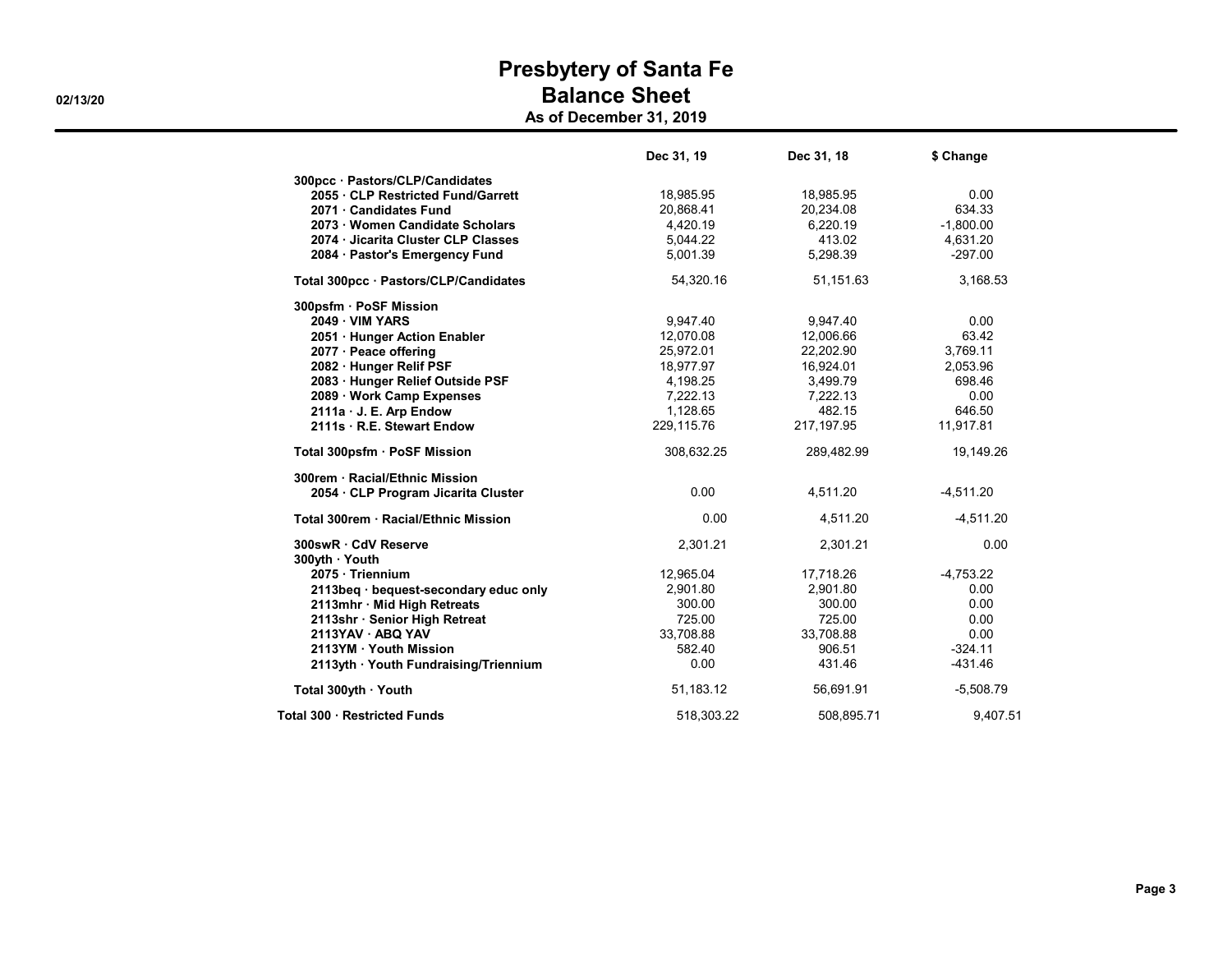As of December 31, 2019

|                                                  | Dec 31, 19   | Dec 31, 18   | \$ Change    |
|--------------------------------------------------|--------------|--------------|--------------|
| 400 · Designated Funds                           |              |              |              |
| 400adm · Administrative                          |              |              |              |
| 1301 · Termination Package Reserve               | 14,980.17    | 14,980.17    | 0.00         |
| 1305 · Prepaid Insurance (Multi-Peril)           | $-4,929.00$  | 0.00         | $-4,929.00$  |
| 2000 · Web Page                                  | 243.83       | 243.83       | 0.00         |
| 2001adm · Internet cafe carryover                | 3,003.19     | 3,003.19     | 0.00         |
| 2001CAT CAT Website Grant                        | 1,683.00     | 2,166.62     | $-483.62$    |
| 2002 Council Comm- Congreg. Dev                  | 372.75       | 372.75       | 0.00         |
| 2003 · Council Comm-Special Relnships            | 1,347.75     | 1,347.75     | 0.00         |
| 2007 · Reserve for audit                         | 0.00         | 4,512.28     | $-4,512.28$  |
| Total 400adm · Administrative                    | 16,701.69    | 26,626.59    | $-9,924.90$  |
| 400dmr · Designated Mission Reserve              |              |              |              |
| 2015 CE Training                                 | 1,444.50     | 1,444.50     | 0.00         |
| 2016 · COM Training                              | 578.96       | 578.96       | 0.00         |
| 2017IR · Immigrant Relief Fund                   | 200.00       | 0.00         | 200.00       |
| 2022 · Urban Hispanic Mission                    | 4,222.53     | 4,222.53     | 0.00         |
| 2023 · Farmgton United (treasury bal.)           | $-5.00$      | 861.21       | $-866.21$    |
| 2028 · Candidate Fund/Designated                 | 4,099.01     | 4,010.00     | 89.01        |
| 2098 Campus Ministry Program                     | 12,390.05    | 12,390.05    | 0.00         |
| 2160CdV · CdV Kitchen Remodel                    | 300.00       | 300.00       | 0.00         |
| 2162CdV · CdV Education Center                   | 0.00         | 10,528.40    | $-10,528.40$ |
| Total 400dmr · Designated Mission Reserve        | 23,230.05    | 34,335.65    | $-11,105.60$ |
| 400res · Reserves                                |              |              |              |
| 2031 · Program Reserve                           | 311,582.49   | 311,582.49   | 0.00         |
| 2032 · Ecclesial Judicial Reserve                | 15,294.71    | 15,294.71    | 0.00         |
| 2033 · Presbytery Legal Expenses                 | 22,241.58    | 22,241.58    | 0.00         |
| 2034 · Church in Crisis Reserve                  | 344,580.14   | 345,080.14   | $-500.00$    |
| 2035 · Per Capita Reserve                        | 65,531.75    | 65,531.75    | 0.00         |
| 2036 · Capital Expend Replace                    | 32,527.42    | 32,527.42    | 0.00         |
| 2041 · MPF Staff Restricted Fund                 | 53,397.16    | 53,647.16    | $-250.00$    |
| 2046 · Farmington Principal Reserve              | 62,709.34    | 62,848.13    | $-138.79$    |
| 2049MT · Mt. Taylor Property Sale                | 120,145.64   | 126,717.10   | $-6,571.46$  |
| Total 400res · Reserves                          | 1,028,010.23 | 1,035,470.48 | $-7,460.25$  |
| Total 400 · Designated Funds                     | 1,067,941.97 | 1,096,432.72 | $-28,490.75$ |
| 500 · Fiduciary Accounts<br>2470gam · GA Mission |              |              |              |
| 2470345 · Theological Education Fund             | 0.00         | 665.00       | -665.00      |
| Total 2470gam · GA Mission                       | 0.00         | 665.00       | $-665.00$    |
| Total 500 · Fiduciary Accounts                   | 0.00         | 665.00       | $-665.00$    |